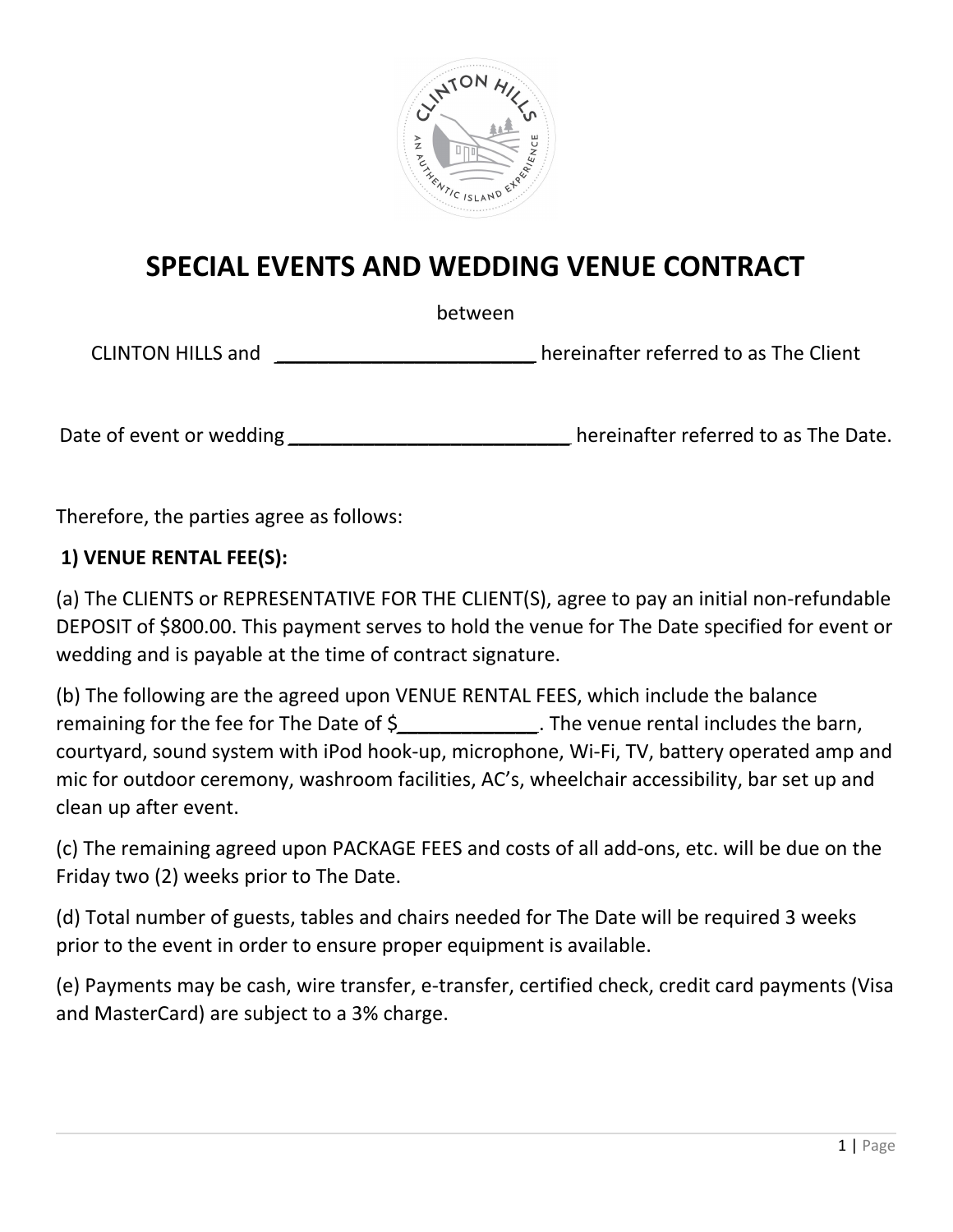

## **2) DATE CHANGES:**

In the event the CLIENT(S) is forced to change The Date every effort will be made by CLINTON HILLS to transfer reservations to support the new date. The CLIENT(S) agrees that in the event of a date change any expenses including but not limited to deposits and fees that are non-refundable and non-transferable are the sole responsibility of the CLIENT(S). The CLIENT(S) further understands that last minute changes can impact the quality of the event and that CLINTON HILLS is not responsible for these compromises in quality.

## **3) CANCELLATIONS:**

In the event of a cancellation of special event or wedding, all payments made to date are non-refundable and all outstanding payments will be due immediately unless Clinton Hills is able to rebook that date.

### **4) ACCOMMODATIONS:**

The CLIENT(S) agrees that accommodations provided by CLINTON HILLS for the event or wedding party may require a separate contract and payment.

### **5) RULES AND REGULATIONS:**

The following is a list of rules and regulations to be upheld by CLIENT(S), which includes all EVENT PLANNERS and WEDDING COORDINATORS and VENDORS who are involved in the planning and execution of a special event or wedding on the premises of CLINTON HILLS.

1) Decorating

Any use of candles must be approved by the facility. All candles must be contained or enclosed in glass. The flame must not reach higher than 2 inches below the height of the glass. Tapered Candles are not allowed. The use of artificial flowers or confetti is not permitted for the outdoor ceremonies. Hay/straw bales are not permitted inside the barn.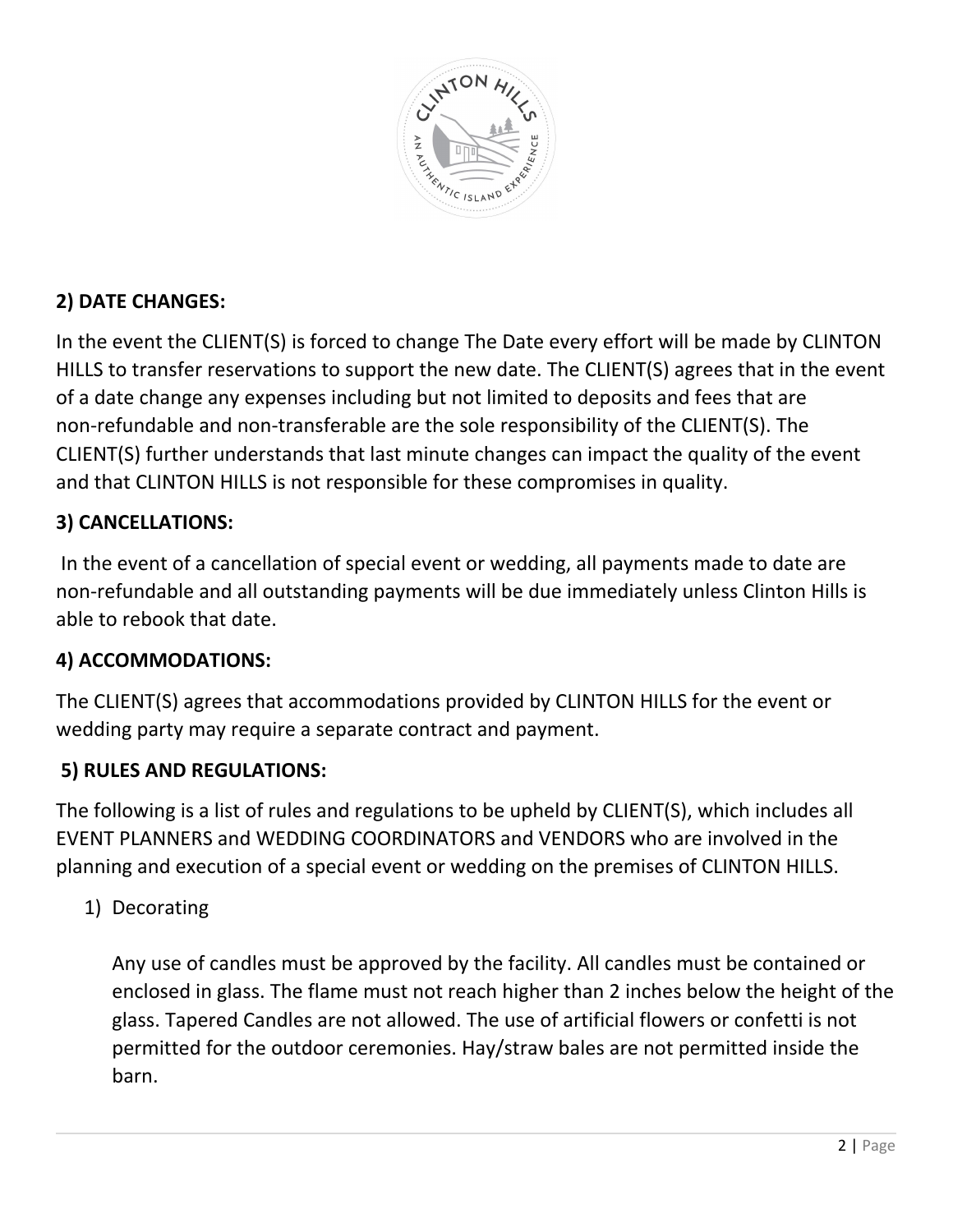

2) Event ending time

All events must end by 1:00 AM (which means Bar is closed and Music is ended) with all GUESTS vacated from the premises by 1:30 AM as required by our PEI Liquor License.

3) Licensed Areas

Clinton Hills is licensed in the Barn loft, balcony, stable and outdoor 5000 square foot courtyard. Please advise guests that alcohol is not permitted anywhere else on the premises. The PEI Liquor inspector will close down any event that does not abide by designated liquor areas.

4) Underage/Children

Clinton Hills is not responsible for minor children (18 and under) remaining at the establishment after the meal, and during the dance. They must be under the supervision of a guardian.

5) Liquor / Beverages / Illegal Substances

Alcohol may not be served to minors. Anyone serving minors will be removed from the premises. At any time, if the staff deems alcohol consumption to be excessive, the staff has the authority to close down all alcohol service and/or evict inebriated guests from the premises. There is absolutely no drinking allowed outside the licensed areas, including the parking lot.

6) Logistical Plans

CLINTON HILLS must review and approve all proposed logistical plans for the use of the premises a minimum of fourteen (14) days prior to the event. This includes but is not limited to fireworks, videos/slide shows, outdoor music, etc.

7) Security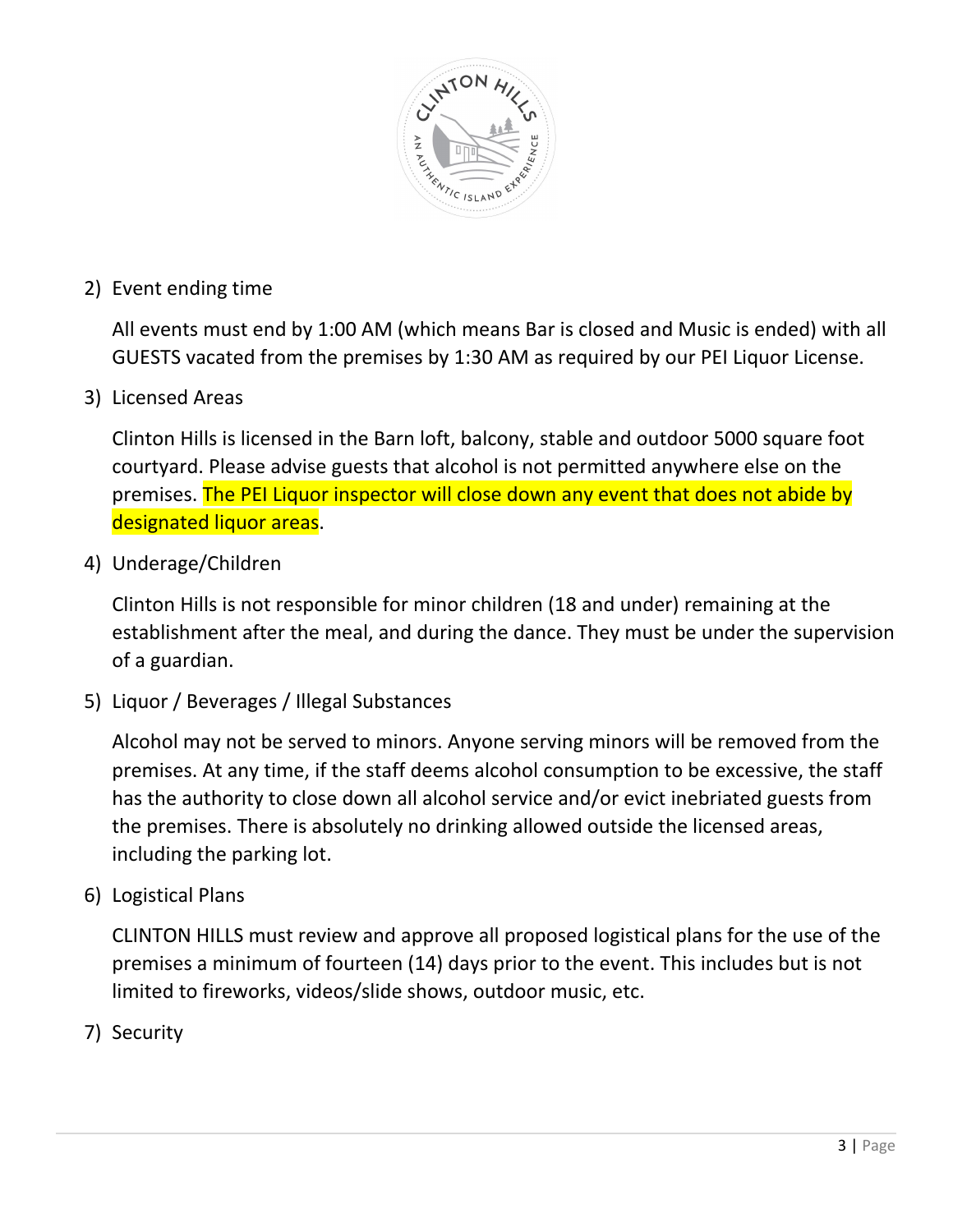

A security person will be present for all events where alcohol is served (such as wedding receptions, fundraisers, wine tastings, corporate parties or receptions, etc.). This service is nonnegotiable.

#### 8) Smoking

CLINTON HILLS barn is a non-smoking venue. Ashtrays will be provided, and smoking permitted only in the courtyard area.

9) Catering

CLINTON HILLS provides its our own catering chefs. Therefore, no other catering company can be booked at our facility. A 20% non-refundable deposit is due 6 months prior to event.

10) Capacity

Clinton Hills is licensed for a maximum of 250 people; we are not legally able to exceed that limit.

#### **Clinton Hills Responsibilities:**

1) Clinton Hills guarantee's The Date will be yours alone.

2) Clinton Hills agrees to have the Barn clean and ready at 9am the day of your wedding/event.

3) Clinton Hills agrees to have proper staff/client ratio at all weddings/events as well as a person in charge of the facility to answer questions/requests.

4) Clinton Hills is responsible for all chair/table/linen/set up, take down and cleanup of the facility on the day of the wedding/event.